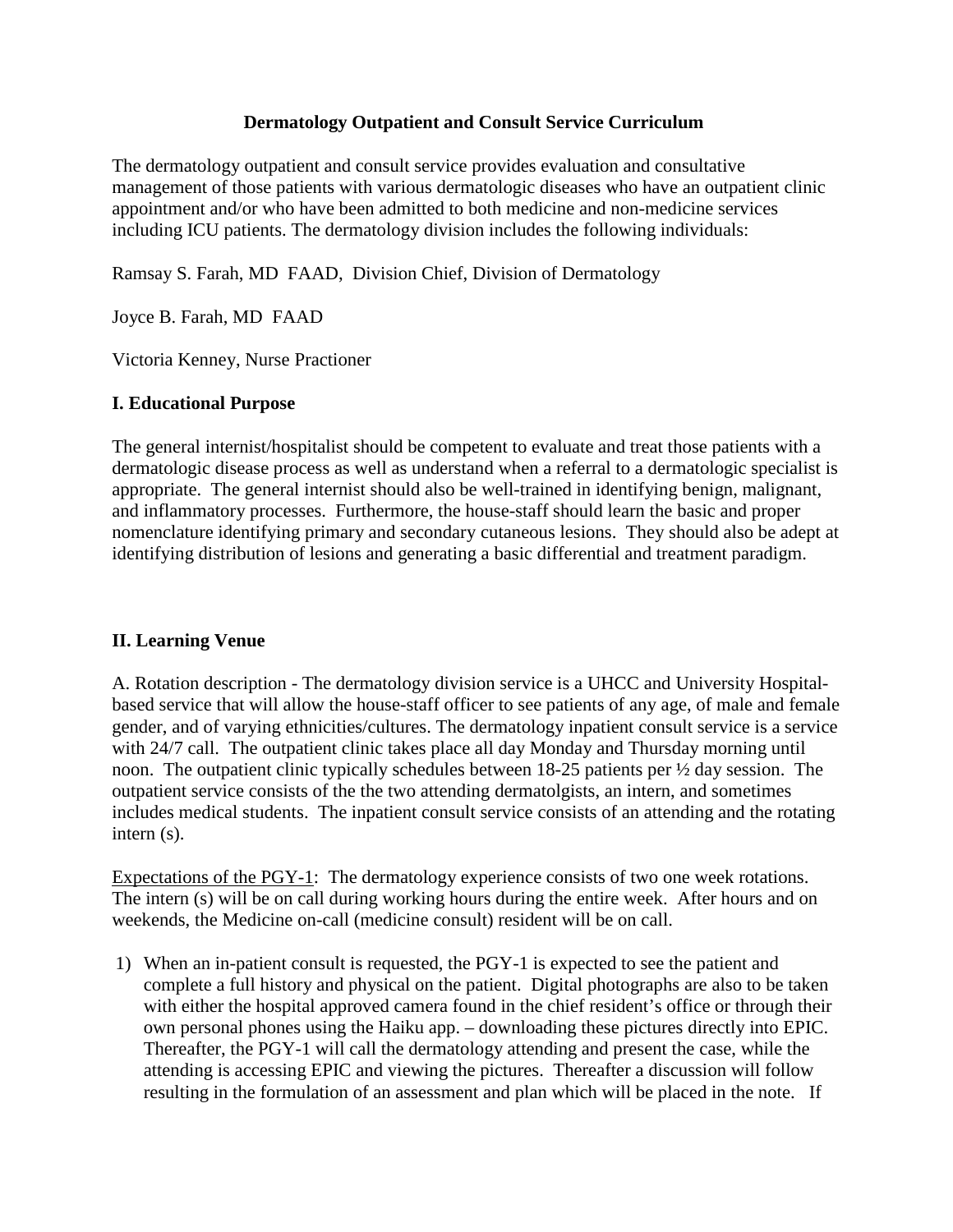biopsies or other work up is pending but not available before the PGY-1 rotates off dermatology, then a sign of is expected with the incoming PGY-1's. The PGY-1 will give the dermatology attending their name and beeper number at the start of the rotation.

- 2) With regard to outpatient responsibilities: The PGY-1 is expected to be on time at the start of the clinic at 8:00 am. Once a patient is roomed, the PGY-1 will review the patient history in EPIC prior to seeing the patient. They will then go into the room and conduct an appropriately focused cutaneous history and physical. This will be presented to the attending and then both will go see the patient. The attending will then dictate the relevant parts of the note which will be completed by the PGY-1 and then sent to the attending for co-signature. The PGY-1 will also be expected to interpret basic laboratory and biopsy test results. Another expectation is the furtherment of his/her own learning through the use of reading materials – such as text books or internet sources such as Up-To-Date, Visual Dx., or others. Intellectual curiosity and evidence based patient care should be demonstrated. Display professionalism and good communication skills with other team members, nursing, patients and families. Work efficiently with nursing, social workers and case managers on quality and timely patient care.
- B. Teaching Methods:
	- 1. Dermatology clinic and In-Patient Consults

The entire team will discuss patient issues and formulate outpatient recommendations for each patient they see. The dermatology attending will point out salient features during the physical exam and direct a discussion regarding the disease process, pathophysiology, clinical features and treatment paradigms. The same method of bedside teaching will be used for an in-patient consult.

2. Unique Learning Opportunities:

Derm path lectures given to the pathology residents quarterly.

Dermatology Grand Rounds Presentation.

Farah Lectureship in Dermatology/Immunology invited visiting speakers

Resident Noon Conference Lectures.

## **III. Educational Content**

Given the short duration of the rotation, it is not possible that the PGY-1 will see the entire gamut of dermatologic diagnoses. However, the table below is useful as a guideline to what the house-officer might see (Source: Cutis Magazine).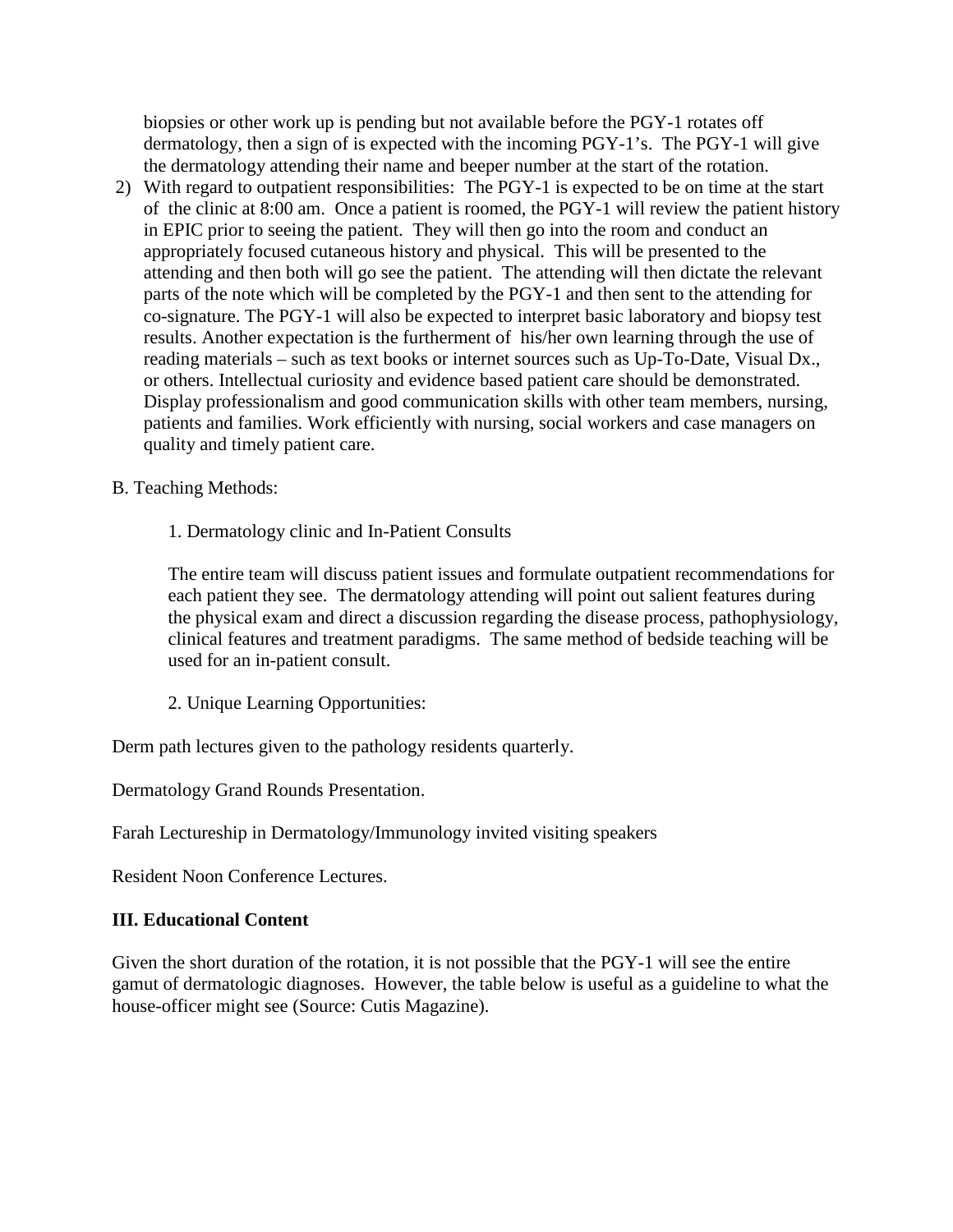#### Table 2.

# Top 20 Dermatologic Conditions Seen by Dermatologists and Nondermatologists and Referrals to Dermatologists by Nondermatologists (2001-2010)<sup>a</sup>

| Rank | Dermatologists                                        |                                       | Nondermatologists                |                                       | Referrals                                    |                                     |
|------|-------------------------------------------------------|---------------------------------------|----------------------------------|---------------------------------------|----------------------------------------------|-------------------------------------|
|      | Condition                                             | No. of<br>Visits <sup>b.c</sup> $(%)$ | Condition                        | No. of<br>Visits <sup>b.c</sup> $(%)$ | Condition                                    | No. of<br>Visits <sup>b.c</sup> (%) |
| 1.   | Acne                                                  | 39,070 (13.2)                         | Contact<br>dermatitis            | 51,592 (12.0)                         | Benign tumor                                 | 6,717 (10.6)                        |
| 2    | Actinic keratosis                                     | 33,722 (11.4)                         | Cellulitis/abscess               | 36,811 (8.5)                          | Acne                                         | 6,436(10.1)                         |
| 3    | <b>NMSC</b>                                           | 28,063 (9.5)                          | Rash                             | 17,118 (4.0)                          | <b>NMSC</b>                                  | 6,173(9.7)                          |
| 4    | Benign tumor                                          | 25,423 (8.6)                          | Epidermoid<br>cyst               | 16,835 (3.9)                          | Contact<br>dermatitis                        | 5,584(8.8)                          |
| 5    | Contact dermatitis                                    | 25,266 (8.5)                          | Tinea                            | 16,823 (3.9)                          | Actinic<br>keratosis                         | 4,977 (7.8)                         |
| 6    | Seborrheic keratosis                                  | 16,659 (5.6)                          | Viral warts                      | 15,988 (3.7)                          | Viral warts                                  | 3,400(5.3)                          |
| 7    | Viral warts                                           | 14,807 (5.0)                          | Varicose veins                   | 13, 161 (3.1)                         | Seborrheic<br>keratosis                      | 3,175(5.0)                          |
| 8    | Psoriasis                                             | 12,296 (4.2)                          | Disorder of<br>skin, NOS         | 13,089 (3.0)                          | Psoriasis                                    | 2,325(3.7)                          |
| 9    | Rosacea                                               | 9,469(3.2)                            | <b>NMSC</b>                      | 11,776 (2.7)                          | Alopecia                                     | 2,056(3.2)                          |
| 10   | Epidermoid cyst                                       | 6,734(2.3)                            | Benign tumor                     | 11,217 (2.6)                          | Rosacea                                      | 1,600(2.5)                          |
| 11   | Dyschromia                                            | 6,095(2.1)                            | Candida                          | 10, 113(2.3)                          | Dyschromia                                   | 1,472(2.3)                          |
| 12   | Tinea                                                 | 5,182(1.8)                            | Uncomplicated<br>herpes zoster   | 9,864(2.3)                            | Disorder of<br>skin, NOS                     | 1,431(2.3)                          |
| 13   | Neoplasm of<br>uncertain behavior<br>of skin          | 5,157(1.7)                            | Acne                             | 9,813(2.3)                            | Tinea                                        | 1,272 (2.0)                         |
| 14   | Disorder of skin,<br><b>NOS</b>                       | 4,706 (1.6)                           | Disturbance of<br>skin sensation | 8,504 (2.0)                           | Epidermoid<br>cyst                           | 1,257 (2.0)                         |
| 15   | Seborrheic<br>dermatitis                              | 4,260 (1.4)                           | Insect bite                      | 8,348 (1.9)                           | Neoplasm<br>of uncertain<br>behavior of skin | 1,231 (1.9)                         |
| 16   | Alopecia                                              | 3,985(1.3)                            | Ulcer                            | 7,299(1.7)                            | Atopic<br>dermatitis                         | 1,061(1.7)                          |
| 17   | Atopic dermatitis                                     | 3,667(1.2)                            | Urticaria, NOS                   | 6,868(1.6)                            | Molluscum<br>contagiosum                     | 802(1.3)                            |
| 18   | Keratoderma                                           | 2,987(1.0)                            | Blepharitis, NOS                 | 6,617(1.5)                            | Other specified<br>disorders of<br>skin      | 801 (1.3)                           |
| 19   | Other specified<br>disorders of skin                  | 2,955(1.0)                            | Impetigo                         | 5,968(1.4)                            | Seborrheic<br>dermatitis                     | 694(1.1)                            |
| 20   | Other specified<br>disease of hair/<br>hair follicles | 2,485(0.8)                            | Uncomplicated<br>herpes simplex  | 5,652 (1.3)                           | Rash                                         | 681(1.1)                            |

Abbreviations: NMSC, nonmelanoma skin cancer; NOS, not otherwise specified.

"Data from the National Ambulatory Medical Care Survey.

<sup>b</sup>In thousands.

'Reflects total of skin-related diagnoses (dermatologists, N=296,100,000; nondermatologists, N=431,870,000; referrals, N=63,550,000).